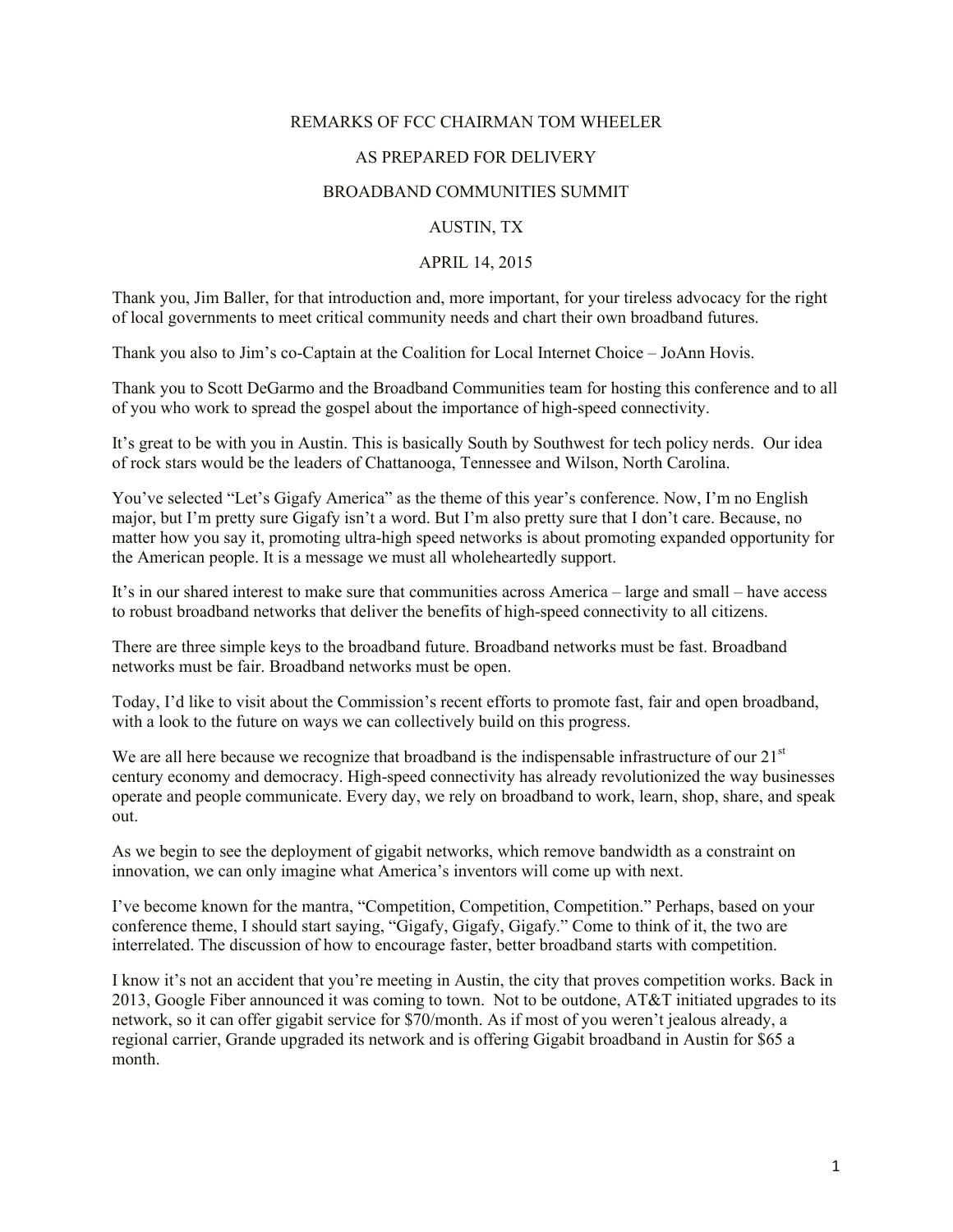You see a similar competitive response across the country. Google Fiber has designated Atlanta as one of the next markets it will enter. Just weeks ago, Comcast announced plans to offer two-gigabits-per-second broadband in Atlanta, leapfrogging Google's speeds even though the competition is only hypothetical at this point.

This is hardly a modern phenomenon. Competition benefits not only the customers of the challenger; it also brings benefit to customers of the incumbent, in the form of lower prices and higher quality.

The history of communications policy teaches us that competition drives deployment and network innovation.

In order to meet the competitive threat of satellite services, cable TV companies upgraded their facilities. When the Internet went mainstream, they found themselves in the enviable position of having greater network capacity than telephone companies.

Confronted by such competition, the telcos upgraded to DSL, and in some places deployed all-fiber, or fiber-and-copper networks. Cable companies further responded to this competition by improving their own broadband performance.

Despite good news in places like Austin, the days of telcos and cable assuring consumers at least two competitive choices for Internet access are in doubt.

The bandwidth demands of U.S. consumers have increased dramatically. The typical connected family of four has seven broadband-powered devices at home, and, increasingly, we are using bandwidth-intensive applications like streaming HD video. The capabilities of copper networks simply aren't keeping up with these growing demands. As a result, we passed a tipping point where traditional DSL is no longer a practical competitive option to cable.

Too many consumers have gone from having limited choice for broadband to only one choice – or none at all.

At 25 Megabits-per-second downstream, which is table-stakes for broadband in 2015, just under 75 percent of U.S. homes can chose from only one or fewer wired providers. And, of course, that "or fewer" reference means that about 20 percent have NO access at that speed. That reality is simply unacceptable. Where there is no choice, the market cannot work.

History suggests that it's the telcos' turn to counter with massive network upgrades. AT&T, in fact, has announced plans to lay fiber in more than 20 markets. However, with both Verizon and AT&T prioritizing investment in their wireless networks, there are serious questions about whether the virtuous cycle of telcos and cable companies making competitive broadband upgrades and offering consumers at least two options will continue. And two options, by the way, is not the traditional definition of vigorous competition.

So what are we doing at the FCC to promote competition?

Step one is preserving economic incentives for competitive investment in broadband infrastructure.

This issue was front and center in the Commission's work on our new Open Internet rules.

Again, we want fast, fair, and open networks. We don't get fast networks without private investment. That's why I made it clear that our Open Internet Order must achieve two equally important goals: assuring consumers' and innovators' right to use the Internet without interference from gatekeepers; while also creating conditions that enable economic returns as an incentive for infrastructure investment.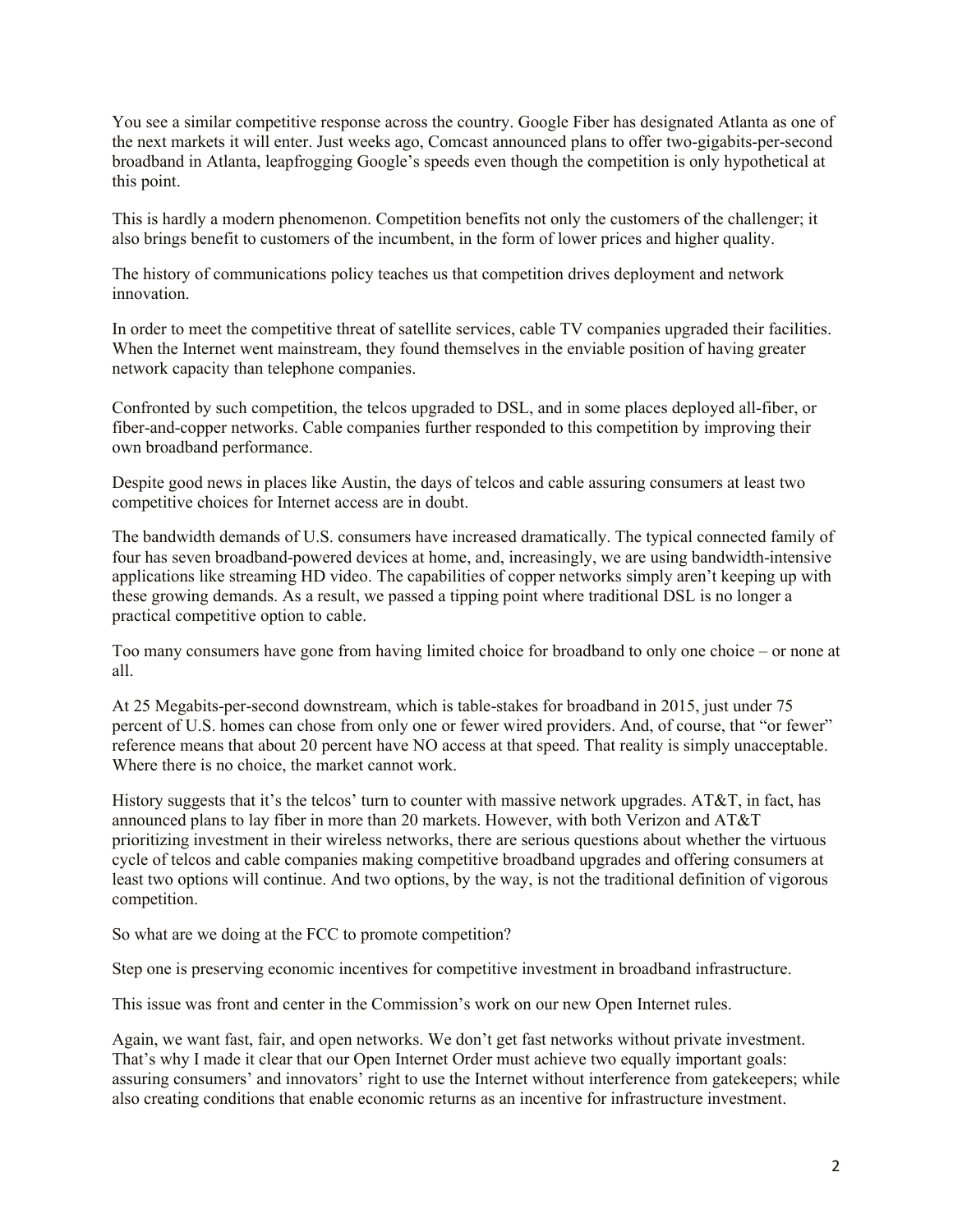Ultimately, we determined that the best way to achieve both goals was to adopt new rules using modernized Title II authority. This light-touch regulatory approach was modeled after the Title II rules for the mobile voice industry, which went hand-in-hand with hundreds of billions in network investment.

Established Internet companies like Google and eBay and emerging players like Etsy and Vimeo have praised the rules, saying strong Net Neutrality protections will preserve the Internet as an open platform for innovation and free expression.

So how will the use of Title II impact the investment goal? To begin answering that question, let's look at how network investment fared when broadband was previously a Title II service.

As it turns out, Wireline DSL was regulated as a common-carrier service from the late-1990s until 2005. Interestingly in this period, under the old heavy-touch approach to Title II, our nation saw the highest levels of broadband infrastructure investment ever.

AT&T, Verizon, and Qwest actually increased their capital investments as a percentage of revenue immediately after the Commission expanded Title II requirements pursuant to the '96 Telecom Act.

According to one filing in our Open Internet record, "the average annual investment by telecom carriers was 55 percent higher under the period of Title II's application."

But because competitive broadband investment is more important now than ever before, the Open Internet Order took pains to create an investment climate that is significantly better than carriers experienced during the last buildout boom. That's why our Open Internet Order explicitly states that there will be no retail rate regulation. The economic underpinnings for competitive infrastructure investment have never been better.

The initial response is encouraging.

Many ISPs, including companies like Sprint, T-Mobile, Frontier, Google Fiber and hundreds of rural companies and small, competitive wireless companies say they can build their businesses within our rules. Even Comcast, AT&T, and Verizon who oppose what we did continued to invest in their networks even knowing the rule was coming.

In addition, ISP market capitalization continued to grow even after adoption of the regulations.

This shouldn't come as a huge surprise. Many people said investment would crater when the FCC adopted its previous Open Internet Order, but from the time those rules were proposed in 2009 until they were largely overturned, broadband capital expenditures rose steadily.

Even with a friendly regulatory climate, there's no guarantee carriers will invest to expand and upgrade their networks. Last summer, the Washington Post reported that revenue continues to increase steadily for large ISPs, but network investment isn't following suit. As the headline read, "ISPs are spending less on their networks as they make more money on them." Understand the importance of this point: What incentivizes broadband companies the most has little to do with regulation; it's whether they face the threat of competition.

That brings me to my second component of expanding competitive broadband choices. No matter what the Commission does to remove barriers to broadband investment, there will be communities that are underserved, or even unserved, by the private market.

When commercial providers don't step up to serve a community's needs, we should embrace the great American tradition of citizens stepping up to take action collectively.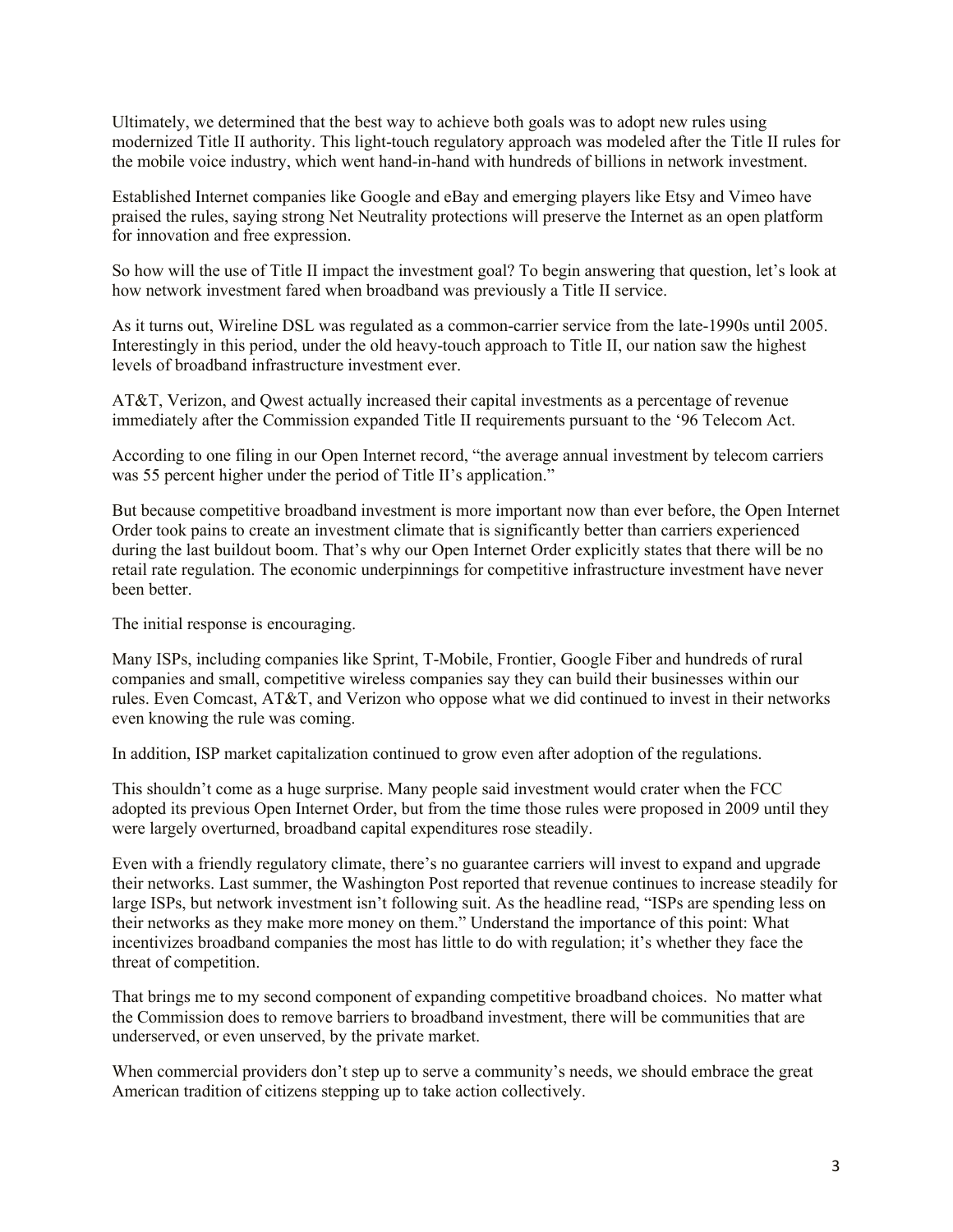Across the country, communities are listening to the needs of their citizens and enterprises, engaging community stakeholders, and focusing on delivering competitive broadband services to respond to those needs.

Many communities work with existing private sector providers to facilitate improved broadband service. But when that doesn't work, they seek alternatives, including various forms of public-private partnerships and, in some cases, deploying broadband networks themselves.

These efforts are reaping dividends, enabling new economic opportunities and improvements in education, health care, and public safety for the communities that take these steps. For some reason, the examples of Chattanooga, Tennessee and Wilson, North Carolina come to mind.

In Chattanooga, large companies like Amazon and Volkswagen have invested in new facilities, citing the city's world-leading network as a reason why. And Chattanooga is emerging as an incubator for tech start-ups. In Wilson, the area's top employers all rely on the community broadband network, new companies have located in Wilson because of its network, and residents and businesses in five surrounding counties are all pleading for access to this gigabit-speed connectivity.

These pro-competition efforts are being met with resistance. In Tennessee and North Carolina, and in 17 other states, community broadband efforts have been blocked or severely curtailed by restrictive state laws – laws often passed due to heavy lobbying support by incumbent broadband providers.

Case in point, a Tennessee State Senator currently plans to introduce legislation in 2016 that would lift state restrictions and allow municipal broadband providers to expand services. Recent press reports are that AT&T is encouraging its employees to write state legislators opposing the bill. Everybody has their First Amendment rights, and as the former head of NCTA and CTIA I used to do the same thing…but let's understand what is really going on here: the employees aren't being asked to write in favor of faster, cheaper, more available broadband that's good for consumers, but in support for just the opposite.

While these are legal issues, they have a very human face. When local leaders have their hands tied by bureaucratic state requirements, local businesses and residents are the ones who suffer the consequences.

I met a man named Richard Thornton who told me about the frustration of living only three-quarters of a mile from Chattanooga's gigabit network but still being in the Internet Dark Ages. Mr. Thornton has to pay \$316 per month for a collage of services including two mobile hot spots (that require careful monitoring for data usage), satellite TV, and phone service. Yet, less than a mile away gigabit service is available with TV and phone for only \$133 – and the provider would like to extend it, but has been prohibited from doing so by Tennessee's bureaucratic requirements.

I also met Eva VanHook from Bradley County, TN who explained how she has to drive her son to their church to watch online material assigned by his biology teacher because state rules have kept her from getting the faster – and cheaper – Internet service that Chattanooga EPB wants to deliver to her.

Just as the people of Chattanooga and Wilson acted collectively to address the lack of competitive broadband choices in their communities, they chose to act when state-level red tape prevented them from expanding their networks.

The cities filed petitions with the FCC, asking the Commission to pre-empt these restrictive state laws. This February, the Commission granted those petitions.